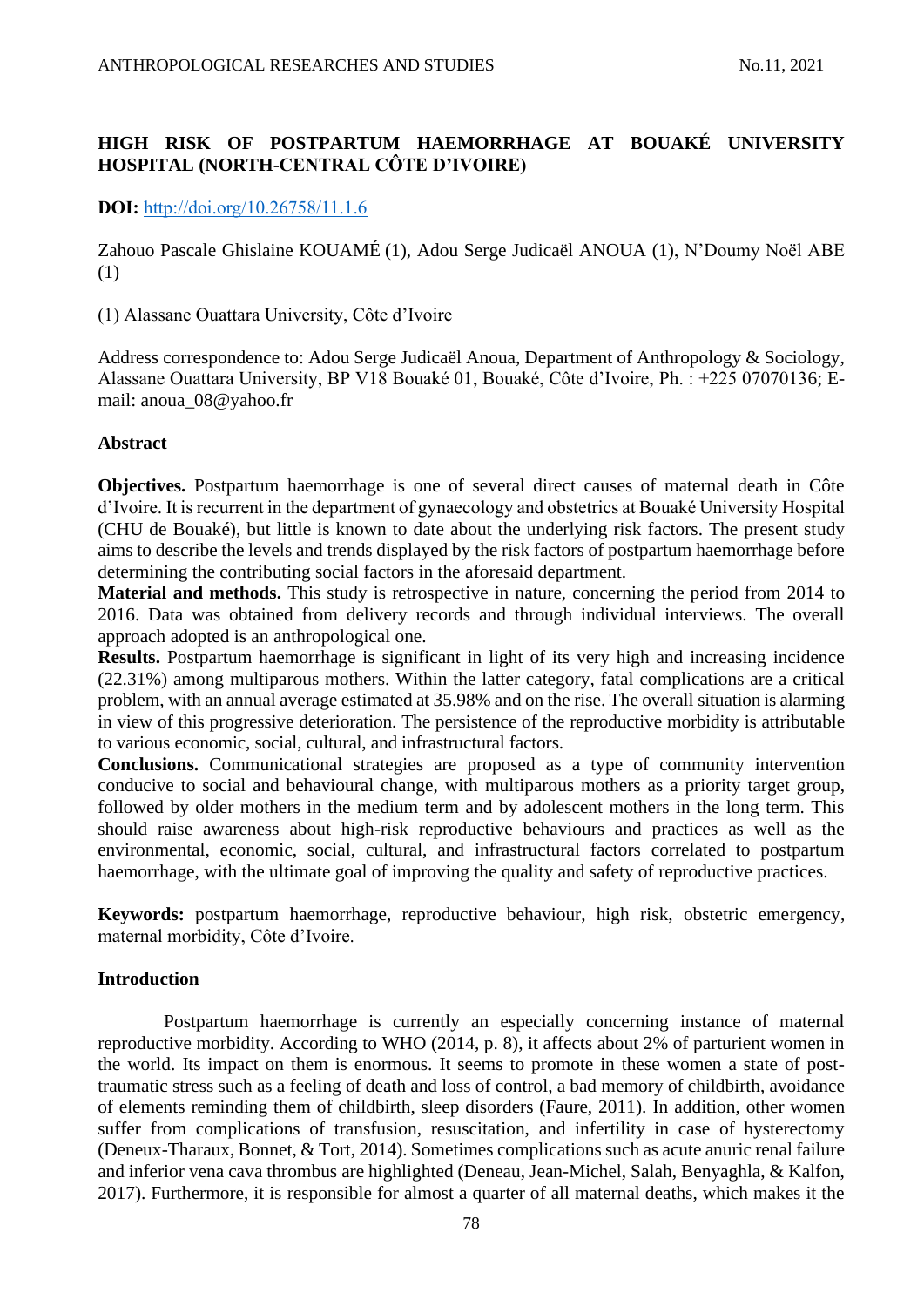leading cause of maternal deaths (WHO, 2014, p. 8). In the majority of low-income countries, its prevalence is especially notable. This is the case of Côte d'Ivoire too, where postpartum haemorrhage is the most frequently observed direct cause of maternal death. Its incidence has been estimated at 42% of women in the national representative sample in Côte d'Ivoire's National Health Development Plan for 2016-2020 (MSHP, p. 18).

The characteristics of this maternal morbidity are related to several aspects of public and community health. There are in turn conditioned by the financial, geographic, social and material constraints to which mothers are subject (Fenomanana, Riel, Rakotomena, Andrianjatovo, & Andrianampanalinarivo, 2009). The overlap of these diverse factors adds to the complexity of the issue of maternal morbidity, which the existing literature has approached from multiple perspectives. From a sociodemographic point of view, it has been noted that postpartum haemorrhage correlates with age (Alouini, Randriambololona, & Randriamboavonjy, 2015) and with multiparity (Mazouz, Sabri, & Hamadouch, 2018, p. 30), whereas from a medical and healthcare point of view, relevant factors include restricted access to centres for obstetric emergencies and obstetric complications (Mukuna, Okenge, Sepou, & Modia, 2018). In the latter case, uterine atony and soft tissue tearing or uterine rupture (Diakité, 2015) as well as intervals of oxytocin increase of less than 20 minutes during spontaneous labour (Loscul et al., 2016) have been found to be the most common causes. Sometimes these complications are aggravated by factors such as delays in care. This is often justified by resistance generated by the organization and operation of obstetric emergency services (Faye Dieme et al., 2017).

The health care policy of Côte d'Ivoire aims to reduce postpartum haemorrhage by developing the skills of staff who provide emergency obstetric and neonatal care. The same is true by improving the quality and range of care services in all regions of the country, so that mothers can receive adequate and even optimal treatment. This issue is prominently addressed by the National Health Development Plan for 2016-2020, in its fifth strategic component, pertaining to the health of mothers, new-borns, children, adolescents, and the youth, which sets the objective of improving the health of the aforementioned categories by 2020 and reducing mortality by 50% (MSHP, 2016, p. 53).

However, the implementation of these initiatives and response actions is undeniably limited. In the specific case of the department of gynaecology and obstetrics at Bouaké University Hospital, there are several shortcomings to be pointed out following an exploratory survey of the manager and health workers in the department. These are notably the upsurge of cases of postpartum haemorrhage and delays in providing care in case of an obstetric emergency. The social aspect remains crucial in the search for solutions to these problems. Indeed, there are sociological factors with underlying sociodemographic and epidemiological variables that are of importance for combating the morbidity under discussion. In particular, high-risk reproductive behaviours are a risk factor for postpartum haemorrhage, along with environmental, economic, social and cultural determinants.

It is thus within an anthropological perspective that is formulated the hypothesis that efforts to prevent postpartum haemorrhage must include a dynamic process of long-term health education, aimed at reducing high-risk behaviours and other risk factors. This is considered as a necessity since a mother is the mainstay of the family, by virtue of her role in covering household expenses. Her survival is thus essential because of her productive contributions. The present study aims to describe the levels and trends displayed by the high risk factors for postpartum haemorrhage before determining the social factors that contribute to in the department of gynaecology and obstetrics at Bouaké University Hospital. Thus, for the purpose of the analysis, it appears necessary to situate the incidence and trends of postpartum haemorrhage in adolescent, older, and multiparous mothers, to present the incidence and trends of deaths related to this morbidity in this category of mothers, and finally to expose the social factors associated with its dynamics. Before addressing these matters, a presentation of the methodology is in order.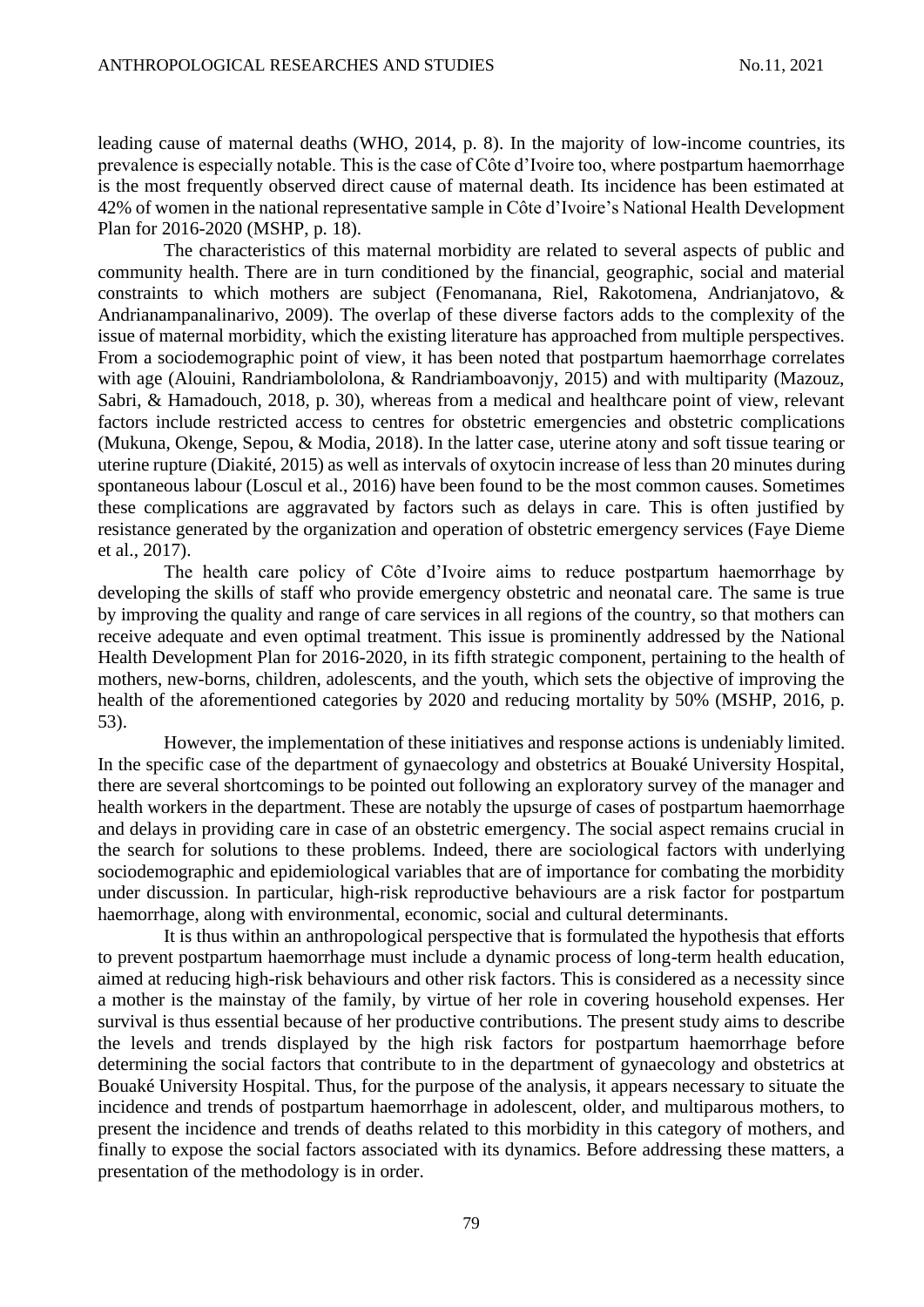## **Material and Methods**

## *Scope of the Study*

The research was carried out in Bouaké University Hospital, in North-Central Côte d'Ivoire. This is the only specialised medical unit for obstetric complications in the region. It is a public, national institution with a threefold vocation – medical care, education, and research in the field of health – and it is equipped with a department for gynaecology and obstetrics according to its 2016 activity report. It is the unit for delivery and obstetric emergencies of this department that was selected as the scope for this study.

## *Research Type and Population*

The present study has a descriptive and interpretive (Thorne, 2008) approach and a retrospective viewpoint. It was conducted from the perspective of social anthropology, applied to informants from the department of gynaecology and obstetrics. The latter included an obstetriciangynaecologist, a midwife, five women who had been treated for an obstetric emergency, and five relatives of these women. Thus, there was a total of twelve informants in the study, selected for their fluency in French and the experiences with postpartum haemorrhage that they could relate; in other words, they were chosen as a convenience sample. To do this, a basic survey of a list of people present at the time of the survey was used as a sampling technique. They were then interviewed so that the social factors that influence postpartum haemorrhage could be identified. Furthermore, the delivery records for the period 2014-2016 were examined, with a view to determine the levels and trends displayed by postpartum haemorrhage and consequent death in adolescent, older, and multiparous mothers.

#### *Ethics and Data Collection*

For the approval of the research, the scientific board of the Department of Anthropology and Sociology of Alassane Ouattara University in Côte d'Ivoire reviewed and ratified the procedures to be used to get informed verbal consent from the participants of the study. The collected data were subsequently anonymized and could no longer be linked to any individual informant.

The research took place between the  $15<sup>th</sup>$  of August and the  $15<sup>th</sup>$  of December of 2016 and consisted of two stages. First, a quantitative analysis of the delivery records made available by the department of gynaecology and obstetrics was carried out. The period under study spanned three years, from 2014 to 2016 and the data was collected following a previously established grid. The numerical data collected represented the variables of age, number of births, maternal death, and postpartum haemorrhage, noted for each mother included in the records. The collection of the data was carried out by three students, each one working on one of the three observation years, in a space allocated to them by the director of the department of gynaecology and obstetrics. This first stage was followed by a qualitative investigation performed with the aid of an interview guide focused on the social factors relevant to haemorrhage in parturients, during or following childbirth. The interviews were conducted individually with the aforementioned twelve informers, namely the obstetriciangynaecologist, the midwife, the five women who had experienced postpartum haemorrhage, and five friends and relatives thereof, and were organised according to the availability of the respondents.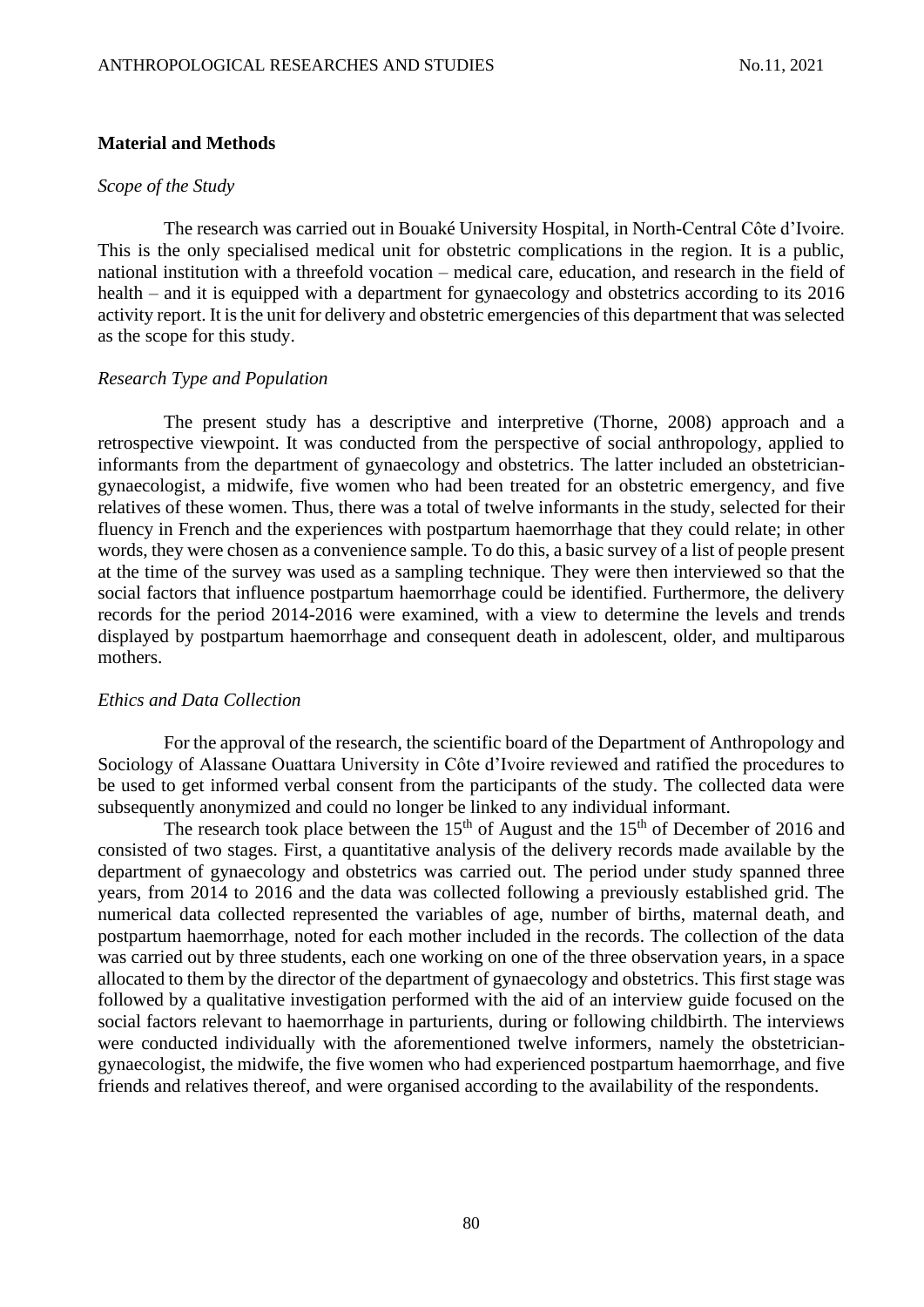## *Data Management and Analysis*

The data drawn from the delivery records were digitally analysed with the use of the program Epi Info 5.3. The grids were validated once the delivery records had been surveyed and the data representing the variables of age, number of births, maternal death, and postpartum haemorrhage were coded before being entered into the chosen software on a computer. The statistical analysis that was then conducted served to identify the levels and trends of postpartum haemorrhage in adolescent, older, and multiparous mothers, as well as the mortality rate associated with this morbidity in these three categories of mothers. The relevance of the analysis methods rests upon the theory of reproductive transition, which is a reduced model of demographic dividend, at the scale of a healthcare network (Abé, 2013). This theory led to the establishment of a priority ranking of the response actions proposed, reflecting the respective risk levels of the categories of mothers.

As for the data obtained by means of the interview guide, they were tallied manually and subjected to a thematic content analysis (Paillé & Mucchielli, 2012). Within the information gleaned in this way, the main properties and trends of the social factors contributing to postpartum haemorrhage were pinpointed. These were then further analysed so that their significance could be elucidated. To this end, the theory of personal constructs set forth by Carré and Fenouillet (2019) was relied upon, for a more insightful interpretation of the personal and subjective experiences of postpartum haemorrhage that were recorded. In the following, there will be presented the results of the study and what they have revealed about the department of gynaecology and obstetrics at Boauké University Hospital.

## **Results**

The results can be broken down into three sets: 1) incidence and trends of postpartum haemorrhage per category of mothers in the period 2014-2016; 2) incidence and trends of maternal mortality due to postpartum haemorrhage per category of mothers in the period 2014-2016; and 3) the social factors correlated to postpartum haemorrhage.

*Postpartum Haemorrhage per Category of Mothers*

## **Table 1**

| Postpartum haemorrhage in adolescent, older, and multiparous mothers |            |       |                   |      |                     |                  |                          |       |             |                    |
|----------------------------------------------------------------------|------------|-------|-------------------|------|---------------------|------------------|--------------------------|-------|-------------|--------------------|
| Bouaké                                                               | PPH in     |       |                   | In.  |                     | In older         |                          | In    |             | Dominant           |
|                                                                      | mothers    |       | adolescent        |      | mothers             |                  | multiparous              |       | risk factor |                    |
|                                                                      |            |       | mothers           |      | $(> 35 \text{ yo})$ |                  | mothers                  |       |             |                    |
|                                                                      |            |       | $(< 19$ yo)       |      |                     |                  | $($ > 4 births)          |       |             |                    |
| Year                                                                 |            | n     | $\%$              | n    | $\%$                | $\boldsymbol{n}$ | %                        | n     | $\%$        |                    |
| 2014                                                                 |            | 105   | 13.20             | 09   | 8.57                | 17               | 16.19                    | 23    | 21.90       |                    |
| 2015                                                                 |            | 101   | 12.47             | 07   | 6.93                | 21               | 20.79                    | 20    | 19.80       |                    |
| 2016                                                                 |            | 107   | 9.69              | 11   | 10.20               | 25               | 23.36                    | 27    | 25.23       |                    |
| Yearly                                                               |            | 11.78 |                   | 8.59 |                     | 20.11            |                          | 22.31 |             | <b>Multiparity</b> |
| average                                                              |            |       |                   |      |                     |                  |                          |       |             |                    |
| Trend                                                                | Decreasing |       | <b>Increasing</b> |      | <i>Increasing</i>   |                  | <i><b>Increasing</b></i> |       |             |                    |
| <b>Status</b>                                                        |            |       |                   |      |                     |                  | <b>Alarming</b>          |       |             |                    |

*Incidence and trends of postpartum haemorrhage in mothers from 2014 to 2016*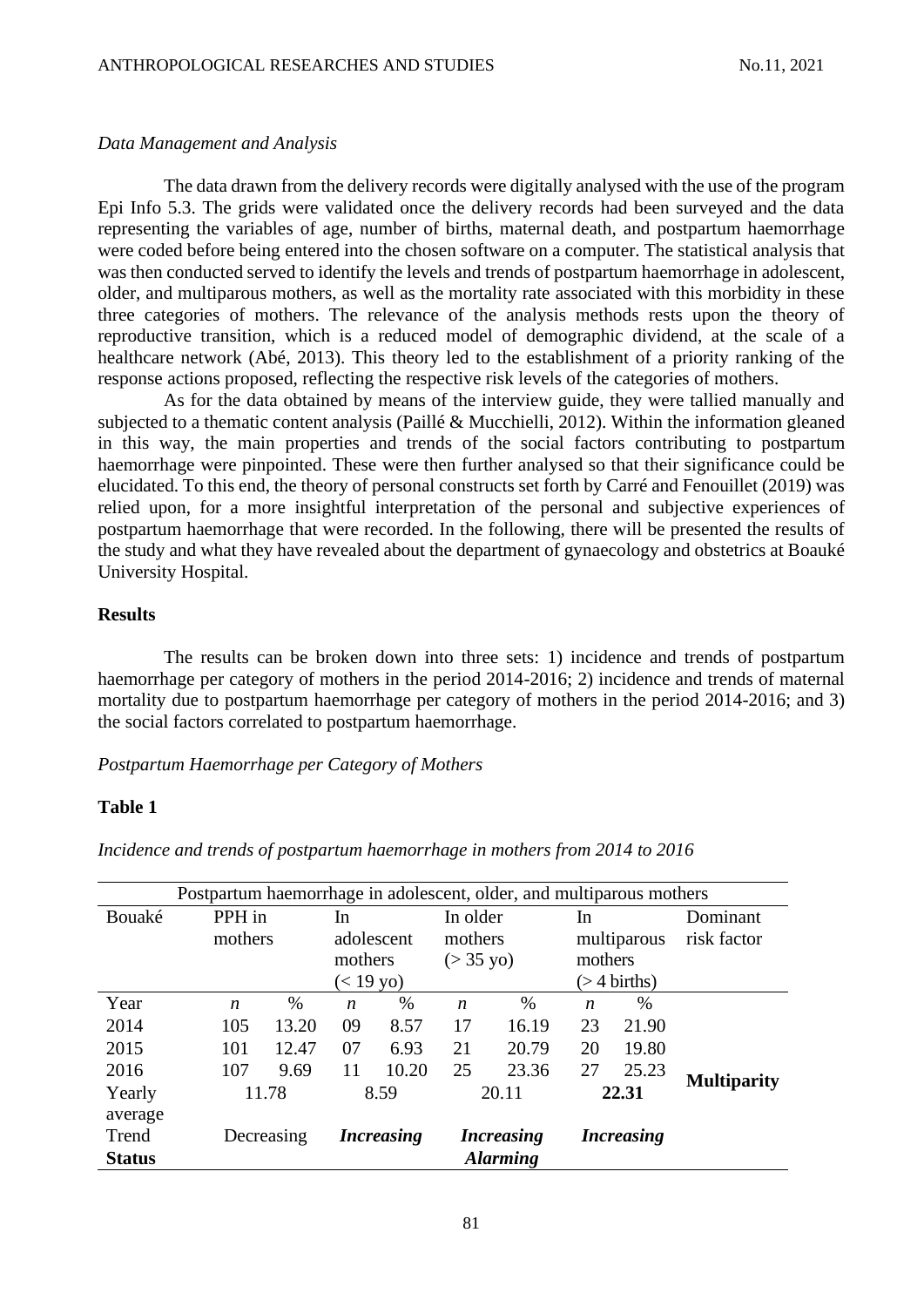In the department of gynaecology and obstetrics at Bouaké University Hospital, postpartum haemorrhage displayed a high average incidence of 11.78% per year, albeit with an apparent decrease between successive years.

Although it appeared to be relatively lower for adolescent mothers 8.59% and older mothers 20.11%, it exhibited to be more significant for its high 22.31% for multiparous mothers.

On the whole, postpartum haemorrhage predominantly affected multiparous mothers. However, the overall state of affairs and its trends with a gradual rise over time observation period 2014-2016 are deplorable in the case of adolescent, older, and multiparous mothers alike.

In the following subsection, there will be presented the patterns of maternal mortality due to postpartum haemorrhage in each category of mothers.

*Maternal Mortality Due to Postpartum Haemorrhage per Category of Mothers*

## **Table 2**

*Incidence and trends of maternal mortality due to postpartum haemorrhage in from 2014 to 2016*

| Mortality due to postpartum haemorrhage in adolescent, older, and multiparous<br>mothers |                                            |       |                                         |      |                                            |       |                                              |       |                         |
|------------------------------------------------------------------------------------------|--------------------------------------------|-------|-----------------------------------------|------|--------------------------------------------|-------|----------------------------------------------|-------|-------------------------|
| Bouaké                                                                                   | Maternal<br>deaths<br>due to<br><b>PPH</b> |       | In adolescent<br>mothers<br>$(< 19$ yo) |      | In older<br>mothers<br>$(> 35 \text{ yo})$ |       | In multiparous<br>mothers<br>$($ > 4 births) |       | Dominant<br>risk factor |
| Year                                                                                     | $\boldsymbol{n}$                           | %     | $\boldsymbol{n}$                        | $\%$ | $\boldsymbol{n}$                           | %     | $\boldsymbol{n}$                             | $\%$  |                         |
| 2014                                                                                     | 10                                         | 27.78 | $\overline{0}$                          | 0.00 | 3                                          | 30.00 | 4                                            | 40.00 |                         |
| 2015                                                                                     | 15                                         | 36.58 |                                         | 6.67 | 5                                          | 33.33 | 5                                            | 33.33 |                         |
| 2016                                                                                     | 24                                         | 39.34 | 2                                       | 7.69 | 9                                          | 34.61 | 9                                            | 34.61 |                         |
| Yearly<br>average                                                                        | 31.57                                      |       | 4.79                                    |      | 32.65                                      |       | 35.98                                        |       | <b>Multiparity</b>      |
| Trend<br><b>Status</b>                                                                   | <i>Increasing</i>                          |       | <i>Increasing</i>                       |      | <i>Increasing</i><br><b>Alarming</b>       |       | <i><b>Increasing</b></i>                     |       |                         |

There was a high risk of maternal deaths due to postpartum haemorrhage, with an average yearly incidence of 31.57% and an increase over the three observation years in the department of gynaecology and obstetrics at Bouaké University Hospital.

Adolescent mothers displayed per year a relatively low average rate of 4.79%, and older mothers a high average frequency of 32.65%. The highest average yearly incidence of deaths due to postpartum haemorrhage, 35.98%, was recorded in the case of multiparous mothers.

Thus, maternal mortality due to postpartum haemorrhage was especially significant in the case of multiparous mothers, with the overall situation being alarming for all three categories of mothers under consideration.

In the following subsection, there will be turned to the social factors that contribute to postpartum haemorrhage.

## *Social factors that contribute to postpartum haemorrhage*

The analysis of the data has shown that a parturient's decision whether or not to seek obstetric care could depend on her willingness to receive emergency care, since a parturient or her family might not have the necessary financial resources to pay for the healthcare provided in case of an emergency. This was evident in the dissatisfaction with the cost of transport by ambulance voiced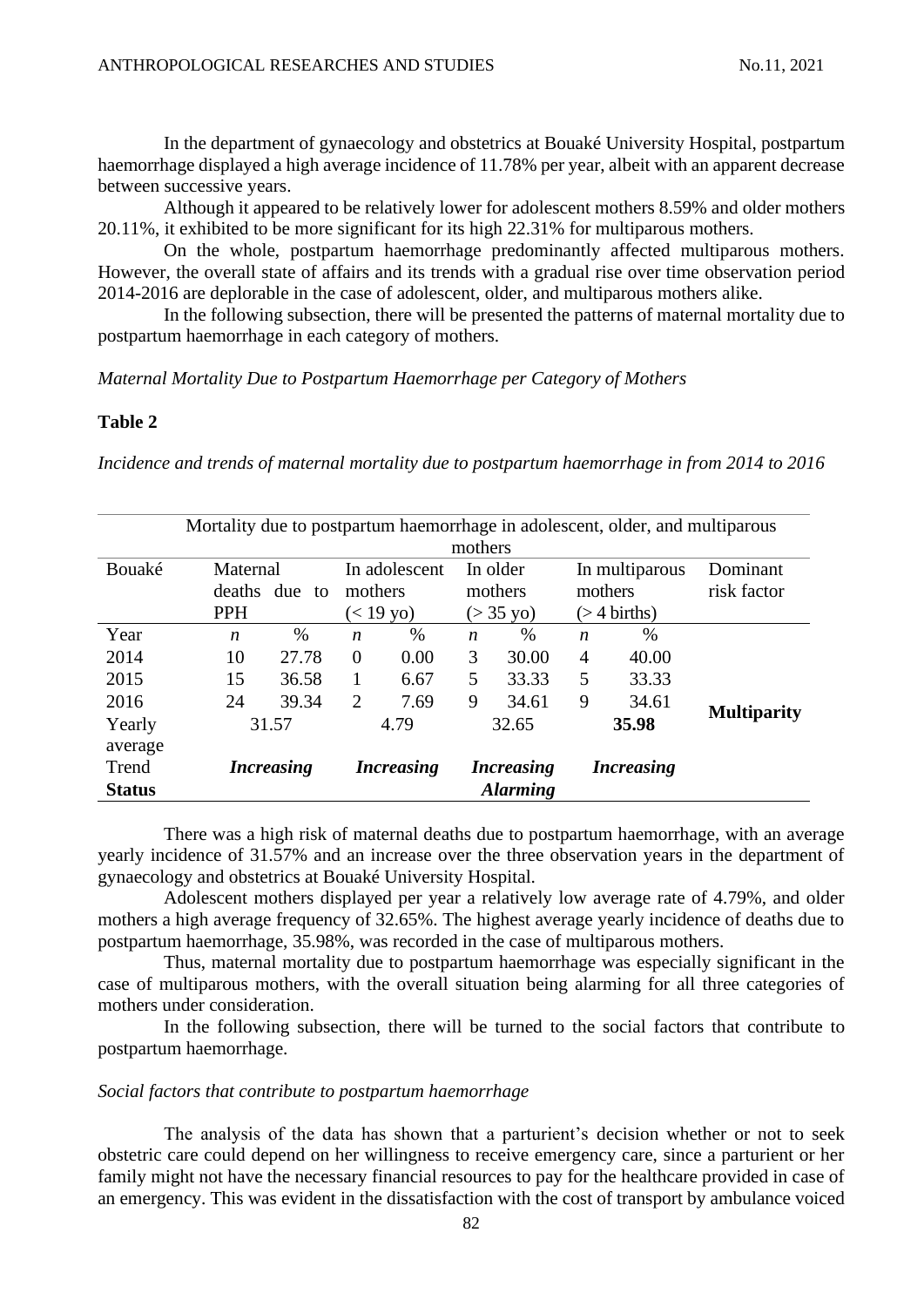by several women referred to the centre for obstetric emergencies because of postpartum haemorrhage. This is one of the reasons that the women refrained from requesting obstetric services or deferred their decision to do so. One of them lamented the high expenses as follows:

*When my giving birth started to wear out the midwife, she asked for me be to driven to the ER in an ambulance, but my husband didn't know where to get the 20,000 francs* [XOF] *that they wanted to charge me for the trip in the ambulance. With the help of relatives, we mustered the money, but once I got to the ER, there was expensive medication to pay for. So it's because of all of that that some women would die when they lost a lot of blood because of a complication of childbirth* (Interview with a woman referred to the centre for obstetric emergencies in Bouaké).

Such issues also led women to postpone their decision to visit a health centre, which in turn aggravates the risk of maternal death, as the obstetrician-gynaecologist from the department of gynaecology and obstetrics at the Bouaké University Hospital who was interviewed explained in the following words:

*Putting off visits to the unit for obstetric emergencies was one of the principal reasons for death due to blood loss in parturients. Their reluctance was due to their insufficient financial means or their preference for a home birth, among other factors* (Interview with an obstetriciangynaecologist in Bouaké).

Dismissing the warning signs of postpartum haemorrhage must also be recognised as a risk factor for the women that were sent to the centre for obstetric emergencies. Indeed, some of the pregnant women had experienced haemorrhage prior to delivery, which could be a sign of a problem with the placenta which poses a risk of later postpartum haemorrhage. This could kill the mother or the fetus, but the women who had been sent to the emergency centre did not perceive their symptoms in this way. In their view, bleeding during or after childbirth was a consequence of the diet of the parturient during her pregnancy, as one of the respondents affirmed:

*If a woman bleeds after giving birth, it's because she's been eating food which custom forbids. That's what she must have been doing. So if she gets pregnant again, she should stop eating everything that's forbidden for a pregnant woman, otherwise she'll bleed again* (Interview with a woman referred to the centre for obstetric emergencies in Bouaké).

Such lack of awareness is thus also a risk factor, considering that it had delayed the expectant mothers' decision to seek obstetric care and thus increased the chances of subsequent postpartum haemorrhage.

Independently of such delays in seeking emergency care, the very access to such care could be impeded by a lack of means of transport at the parturient's disposition. Indeed, some parturients might arrive in time at the maternity hospital closest to their place of residence, only to find that that there was no ambulance available to drive them to the centre for obstetric emergencies. This would aggravate the risk of obstetric complications such as postpartum haemorrhage. A relative of a woman referred to the centre for obstetric emergencies recounted this kind of experience:

*My niece was referred to the ER but she died as a result of profuse bleeding after giving birth. First, when we got to the village hospital, she gave birth normally, but then they said that she was bleeding and that she would have to be taken to the ER. There was no ambulance and we had trouble finding a car quickly. The road was also in poor condition, so by the time we got to the ER, she was already dead* (Interview with the relative of a woman referred to the centre for obstetric emergencies in Bouaké).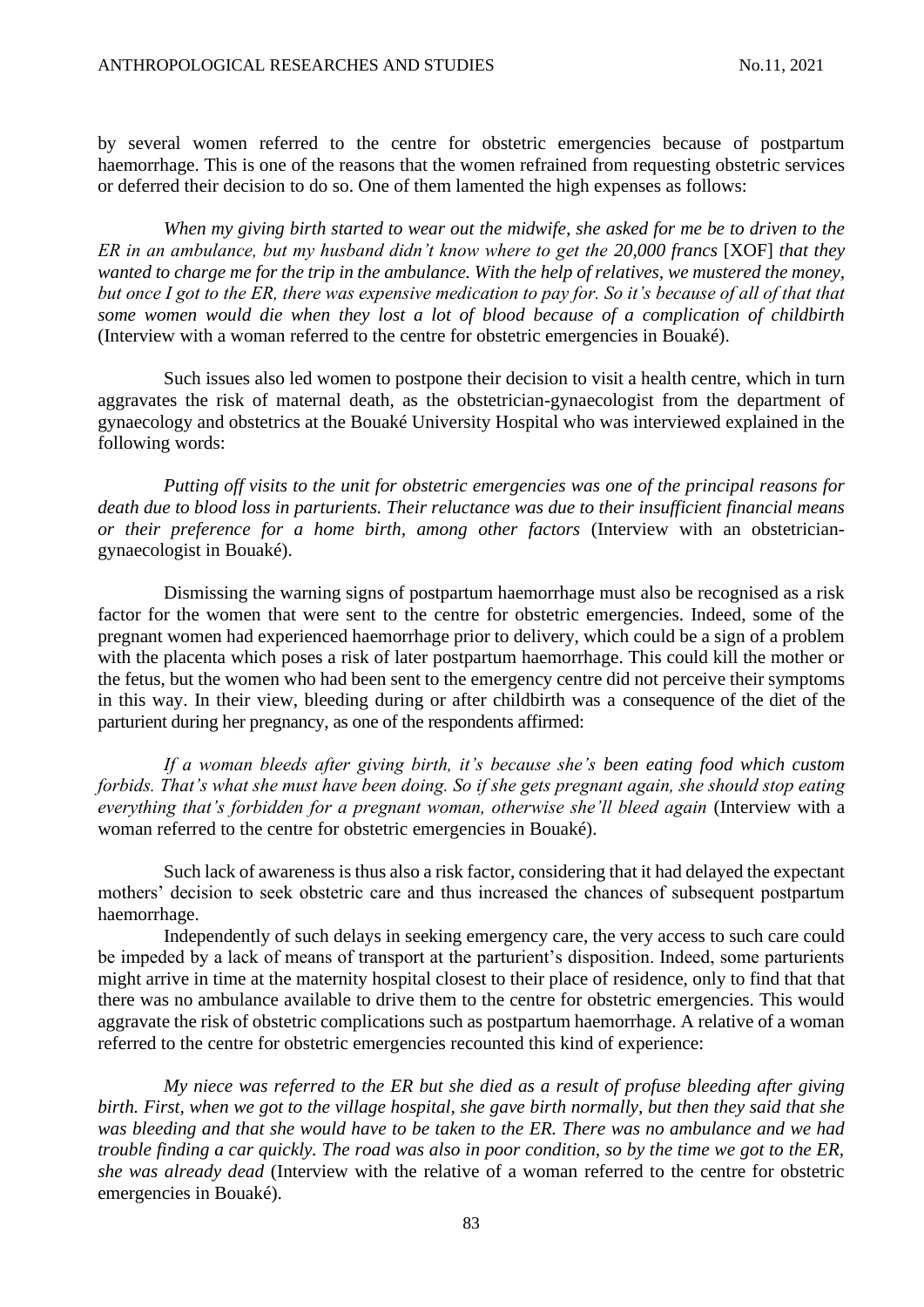This example proves that access to emergency obstetric care may be belated. Inadequate organisation and management also stand out as a factor conducive to delays in providing medical care to parturients. In particular, the dysfunctionality of the referral system exacerbates the risk of postpartum haemorrhage by occasioning such delays. Furthermore, the healthcare staff declared that their equipment and supplies and the range of services they could provide were often meagre. The midwife interviewed illustrated this deficiency as follows:

*In the pharmacy, the lack of essential medication like magnesium sulphate, the scarcity of fresh frozen plasma, and the untimely shortage of blood were greatly to be deplored* (Interview with a midwife at the centre for obstetric emergencies in Bouaké).

It is thus apparent that among the factors which discourage seeking obstetric care, limited access and supplies are notable obstacles.

#### **Discussions**

Two main facts merit a detailed examination, namely the high risk of postpartum haemorrhage at the department of gynaecology and obstetrics at Bouaké University Hospital and the social factors that contribute to this reproductive morbidity.

The risk of postpartum haemorrhage is the most severe in case of multiparity, since this morbidity was especially prevalent in mothers who had given birth to more than four children. In Faure's study (2011) of postpartum haemorrhage in France, it is mentioned that anomalies in uterine contractility caused by multiparity occur in 59% of cases of postpartum haemorrhage (p. 13). Additionally, in Diallo's study (2012) of postpartum haemorrhage in Mali, it is noted that grand multiparity heightens the risk of improper uterine contraction and retraction, which can then give rise to postpartum haemorrhage (p. 30). Taking these data into account, one sees why multiparity was an important determinant of postpartum haemorrhage as a reproductive morbidity in the department of gynaecology and obstetrics at Bouaké University Hospital.

In this medical unit, postpartum haemorrhage exhibited the highest rate (22.31%) in multiparous mothers, with a tendency to increase over time, observed in the period 2014-2016. The incidence and trends of this reproductive morbidity in multiparous mothers were thus quite catastrophic. Similar observations have been made by Randriambelomanana et al. (2011), in a study of 26 women having undergone an obstetric hysterectomy, in which grand multiparas were most at risk of needing this procedure, which followed postpartum bleeding in 19% of the total cases. Belaidi, Benchachou, and Bennabi (2015), in turn, report a rate of postpartum haemorrhage of 56.71% in multiparous mothers in their study of the frequency of the risk factors for this complication in Algeria (p. 55). On the other hand, Descargues, Pitette, Gravier, Roman, and Lemoine (2001) indicate that primiparity is also a factor that significantly increases the risk of postpartum haemorrhage. Similarly, Nikiema (2011) notes in his study that 36% of postpartum haemorrhage cases were primiparas, more numerous than the multipara making up 6.8% (p. 80).

It is thus apparent that this reproductive morbidity affects all mothers regardless of their parity. However, considering that all pregnancies entail a risk of death, repeated procreation increases this risk. That is why multiparous mothers have stood out as a risk category, including through their mortality rate in case of postpartum haemorrhage in the department of gynaecology and obstetrics at Boauké University Hospital, especially since the incidence of mortality due to postpartum haemorrhage among multiparous mothers was found to be clearly increasing in the observation period 2014-2016, with a high annual average of 35.98%. Consequently, the situation was particularly alarming. Multiparous mothers were most at risk of death due to postpartum haemorrhage.

Multiparity as a risk factor of maternal death is reported by Mahbouli et al. (2003), with 40% of the cases being attributable to immediate or delayed postpartum haemorrhage. Similarly, for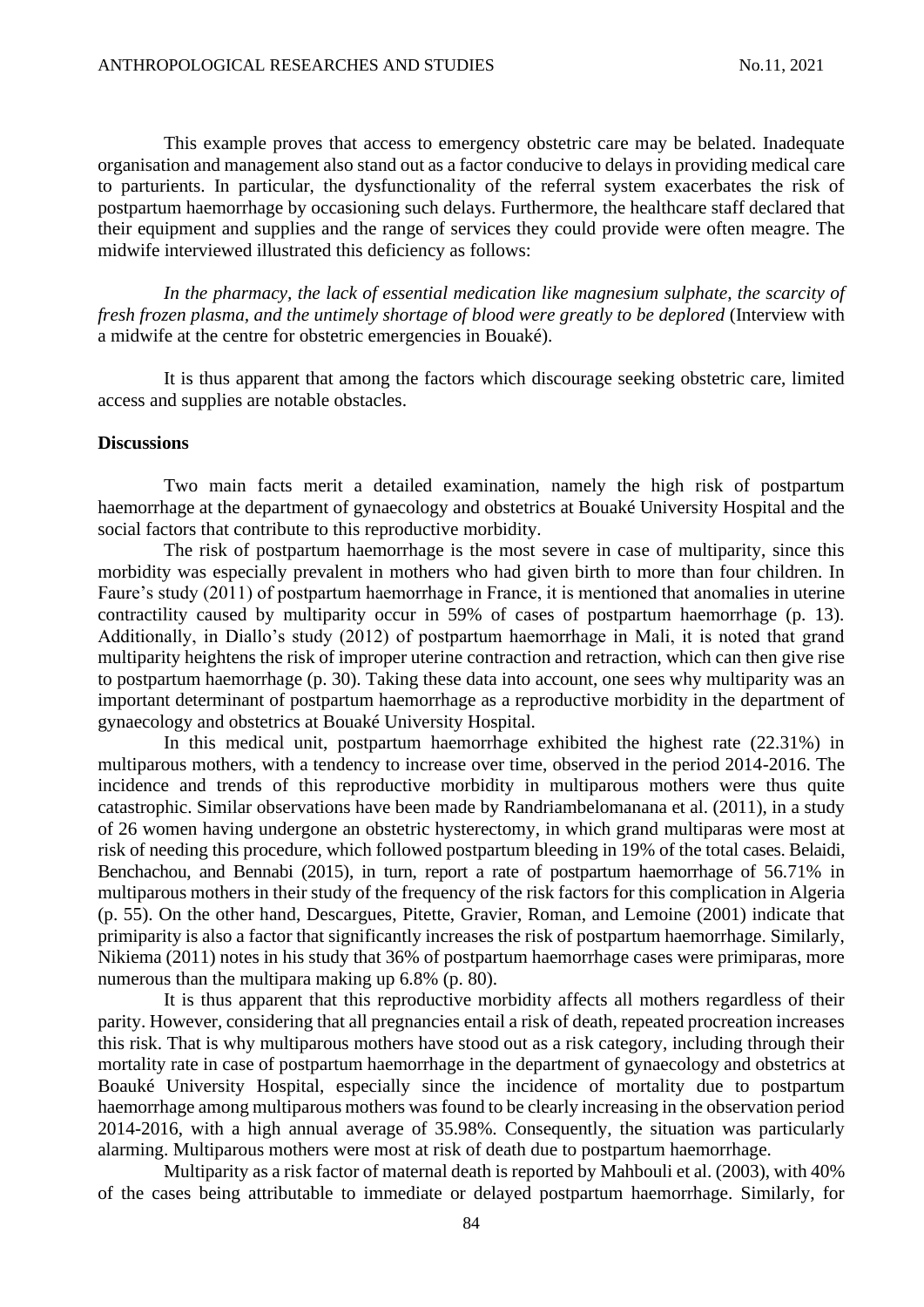Roman et al. (2004), grand multiparity was an obstetric and neonatal excess risk, presumably in part because it increased the likelihood of maternal death due to postpartum haemorrhage, and Fenomanana et al. (2009) claim in a study aimed at the identification of risk factors for maternal death that multiparity significantly correlated with the reproductive morbidity under discussion. Finally, Mbeva, Karemere, Prudence, Nyavanda, and Mundama (2018), in their study aimed at determining the causes and circumstances of maternal deaths in hospital conditions, find that bleeding was the leading cause of death, accounting for 63.4% of cases, out which 40% fell in the category of multiparous mothers.

Though it has been recognised that multiparity is a significant risk factor for the occurrence of postpartum haemorrhage and consequent death, the fact remains that multiple social factors contribute to this reproductive morbidity. The relevant social factors can be categorised as three types of delays: a delay in deciding to seek obstetric care, a delay in transport to the emergency department, and a delay in the provision of care to parturients.

As far as the delay in deciding to seek obstetric care is concerned, it is first of all due to the difficulty of covering the expenses associated with the transfer to the emergency department, as reported by the women interviewed who had been admitted to the department of gynaecology and obstetrics at Bouaké University Hospital. In particular, patients need to pay the cost of the fuel for the trip and of the services provided by the driver of the ambulance, if one is at all available. In default of an ambulance, they would be compelled to engage the services of a private driver, often beyond their means. Concrete figures are provided by Thiam (2014), who reveals that the cost of the transfer to an obstetric department due to bleeding ranges between 25,000 and 30,000 XOF for patients driven directly from a rural health post, reaching up to 50,000 for those using public transport. He explains that these prices prevent low-income patients from Senegal from accessing emergency obstetric care. The situation is similar in Mali: Cissé (2014) reports that referrals to the department of gynaecology and obstetrics of the health centre in Markala due to bleeding in the third trimester involved direct transport of the parturients at a high cost, more than some of the families could afford; hence, the eventual admission to the emergency department of many parturients would be delayed for hours (pp. 7- 8).

Besides the difficulty of covering the expenses associated with a transfer to an obstetric department, ignorance of the warning signs of postpartum haemorrhage also contributes to the delay in a parturient's decision to seek emergency obstetric care. Furthermore, the interviews conducted for the present study clarified that the persistence of traditional social attitudes discourages recourse to such care. Such unfavourable social circumstances have been pinpointed as a risk factor for postpartum haemorrhage by Subtil, Sommé, Ardiet, and Depret-Mosser (2004). The period of pregnancy itself is often a target of prejudice and other cultural constraints which hinder access to emergency obstetric care (Sepou et al., 2011, p. 7). In the context of the department of gynaecology and obstetrics at Bouaké University Hospital too, insufficient financial means compounded by unawareness of the warning signs of postpartum haemorrhage contribute to delaying the decision to seek obstetric care which might result in a referral due to postpartum haemorrhage.

As for the delay in reaching the emergency department, the respondents interviewed at the department of gynaecology and obstetrics at Bouaké University Hospital agreed that accessing emergency care was indeed difficult. They cited the lack of means of transport as the main problem. In this regard, Sepou et al. (2011) have underscored that even when there are ambulances available in certain medical units in the Central African Republic, they often fail to provide transport to the referred patients, because the attending expenses need to be covered by the relatives of the latter, who are essentially destitute (p. 7). In his thesis regarding Mali, Cissé (2014) additionally points out the scarcity of modern means of transport for patients referred due to an obstetric emergency, as well as the defectiveness of the vehicles used and the poor condition of the roads between the community health centres and the maternity hospitals, both of which impede the transport of patients which present bleeding in the third trimester (p. 7). Moreover, Fofana (2018) notes that the numerous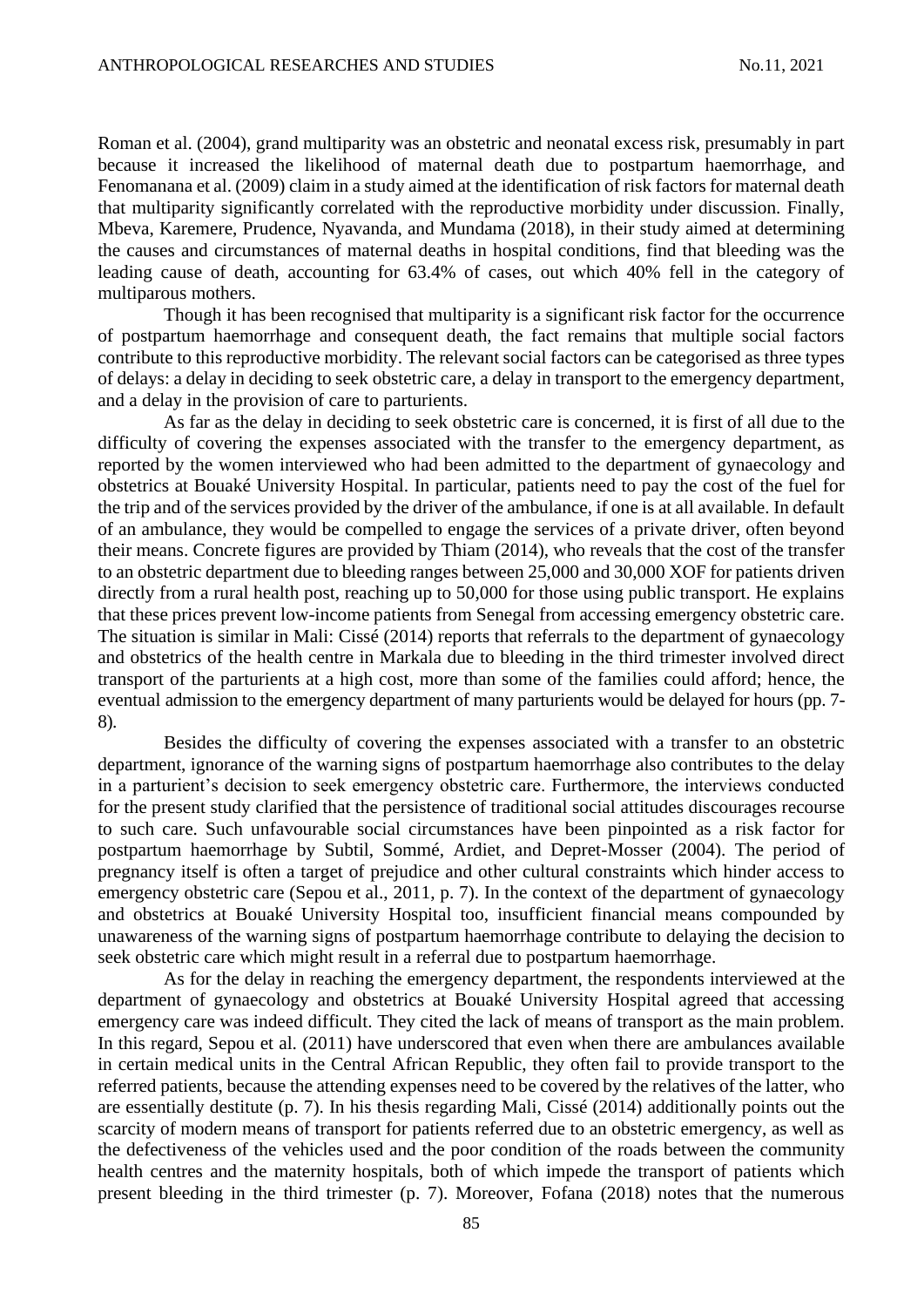patients transported by taxi, mostly due to immediate postpartum haemorrhage, without an accompanying medical professional, arrived from medical units which do not have ambulances at their disposition (p. 75). In light of these facts, it is indisputable that in case of postpartum haemorrhage, the precarious transport conditions are a factor that prolongs the delay in reaching the emergency centre of the department of gynaecology and obstetrics at Bouaké University Hospital too.

Lastly, as regards the delay in the provision of care to parturients, the participants interviewed at the department of gynaecology and obstetrics at Bouaké University Hospital attributed it to inadequate management, as well as insufficient equipment and medications in the emergency centre. Kéïta (2008) also points out insufficient supplies in the department of gynaecology and obstetrics of the referral health centre of Commune V of the District of Bamako: a shortage of emergency products and blood which is a serious obstacle to the efficient treatment of patients which present bleeding in the third trimester of their pregnancy (p. 50). Similarly, Adjoby et al. (2014) identify belated blood transfusion as a factor contributing to mortality in patients admitted for an obstetric emergency. Morau, Ducloy, Le Roux, and Weber (2018), in turn, draws attention to organisational faults in the treatment of postpartum haemorrhage in France. The suboptimal aspects of the emergency obstetric care that he identifies include delays in making a diagnosis, treating internal bleeding, and starting resuscitation procedures, as well as insufficient prenatal orientation of the patients towards appropriate medical centres and improper coordination among the medical staff. Based on the same French data, Tessier, Leroux, and Guseva-Canu (2017) indicate that the provision of emergency obstetric care is more dysfunctional in the case of patients in a state of socioeconomic precarity, which increases the risk of maternal death due to morbidities such as postpartum haemorrhage. All these studies present situations analogous to the correlation between inadequate management and the delay in the provision of care to patients experiencing postpartum haemorrhage at the department of gynaecology and obstetrics at Bouaké University Hospital.

#### **Conclusions**

Postpartum haemorrhage is a morbidity that predominantly affects multiparas rather than older or adolescent mothers. In the triennium studied at Bouaké University Hospital, the yearly average of postpartum haemorrhage was 22.31%, with a rise between successive years, while the average yearly rate of consequent maternal deaths was 35.98%, with the same tendency to increase. In this case study, the trend of this morbidity and of the associated mortality was alarming especially among multiparous mothers, because of the clearly growing rates. These bleak figures at the department of gynaecology and obstetrics at Bouaké University Hospital are partly due to social factors such as insufficient financial resources, ignorance of the warning signs of postpartum haemorrhage, precarious transport conditions, and inadequate management. The enumerated factors contribute to delays in the decision to seek out obstetric care, in transport to the centre for obstetric emergencies, and in the provision of care at the aforementioned department to parturients presenting postpartum haemorrhage, which in turn exacerbate this reproductive morbidity. These results raise the question of what measures can be taken and how they could be implemented in order to accelerate the reduction of the incidence of postpartum haemorrhage and the mitigation of its high risk factors? A concrete solution to the problem could be the planning of communicational strategies that could induce social and behavioural change, as a form of community intervention. The response action must furthermore respect an order of priority. The category of mothers to be targeted as a first priority would be multiparas, due to the especially high incidence of postpartum haemorrhage and consequent death that they exhibit. The second category would be older mothers, to be targeted in the medium term, as they also present a high rate of postpartum haemorrhage and consequent death. Finally, the third category of mothers, to be targeted in the long term, are adolescent mothers, in view of their intermediate rate of postpartum haemorrhage and consequent death. The population in question needs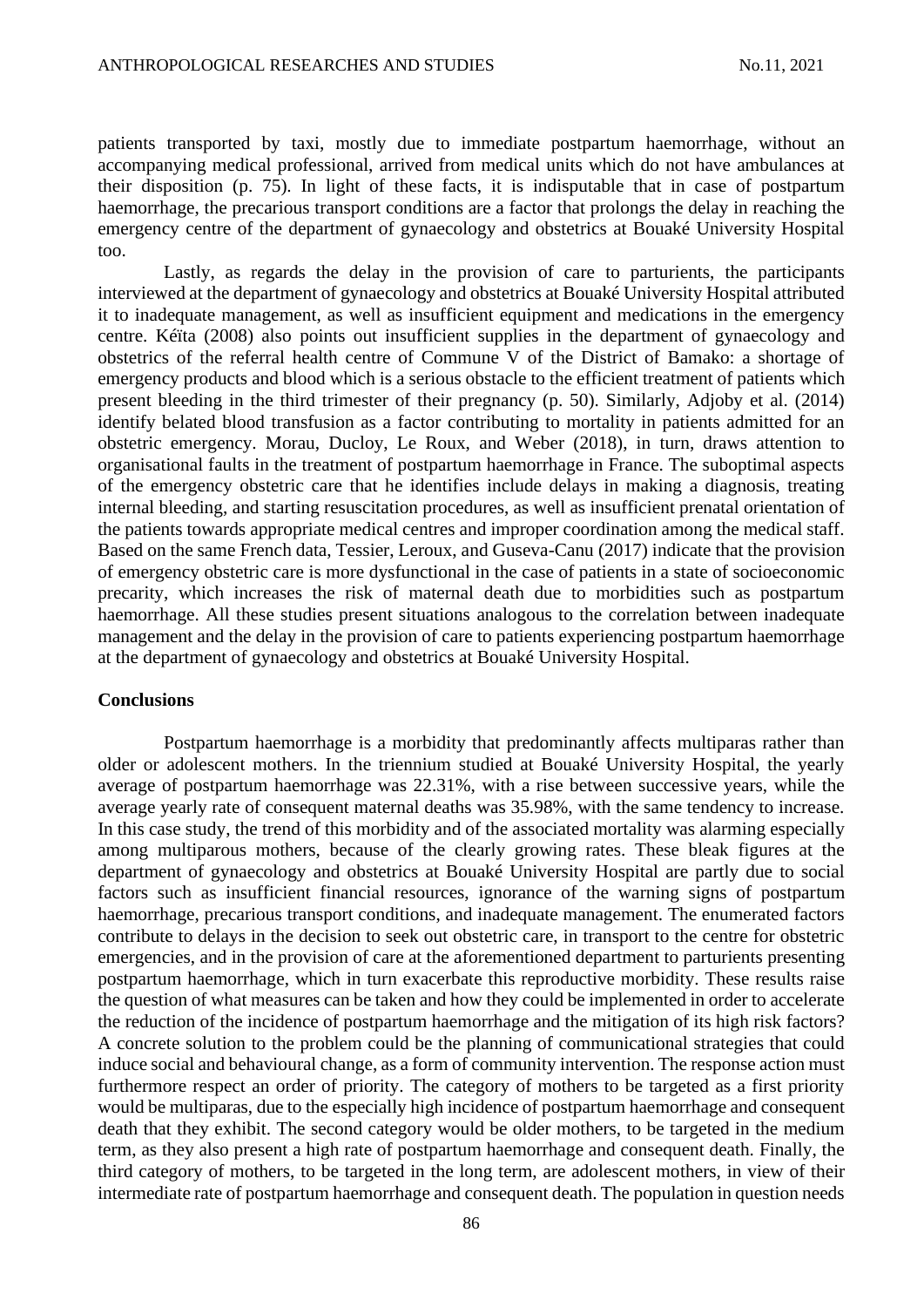to be led to intelligently re-examine their high-risk reproductive behaviours and practices, as well as the environmental, economic, social, and cultural factors that contribute to postpartum haemorrhage. It is only in light of real, identified problems that appropriate action can be envisaged and carried through with the ultimate goal of increasing the quality and safety of reproductive practices. Furthermore, it would be interesting to carry out a survey on the sociological logics underlying the differences in morbidity in these different social categories. It would make it possible to highlight the explanatory model of postpartum haemorrhage in adolescent, older, and multiparous mothers, and their incidence of understanding of this morbidity. However, it should be noted at the outset that an interpretative approach may be used in this study. In this case, this orientation presents itself as an opportunity to shed relevant light on the risk factors for the occurrence of postpartum haemorrhage outside of the demographic, economic and logistical deficit variables. This perspective is defined as an openness to conflicts of representation or targeted contradictions between lived cultural practices and public health norms in relation to the postpartum haemorrhage. This approach would make it possible to act on these points of impact in order to achieve the desired change to reduce the risk factors for this morbidity.

## **Acknowledgements**

Authors wish to express their gratitude to the women referred to the centre for obstetric emergencies due to postpartum haemorrhage as well as their relatives for their participation in the present study and the many hours they set aside to this end. They would also like to thank the director of the department of gynaecology and obstetrics at Bouaké University Hospital as well as the obstetrician-gynaecologist and the midwife who were interviewed, for their availability and their cooperation during the period of data collection.

# **Conflicts of Interest**

The authors have no conflict of interest to declare.

# **References**

- 1. Abe, N. N. (2013). La théorie de la transition génésique. Un outil de l'observatoire de la santé maternelle et infantile en Afrique. [The theory of reproductive transition. A tool of the observatory of maternal and child health in Africa]. Abidjan: les Éditions Balafons. Retrieved September 22, 2020 from https://books.google.ci/books/about/La\_th%C3%A9orie\_de\_la\_transition\_g%C3%A9n%C3 %A9sique.html?id=A0fDoAEACAAJ&redir\_esc=y
- 2. Adjoby, R., Konan, J., Alla, C., Nguessan, Y. F., Loue, V., Ahounkeng, N. P., Kouame, A., Andriamandimbison, Z. N., Effoh, D., & Kouakou, F. (2014). Urgences transfusionnelles et décès maternels en Afrique noire: à propos de 16 cas au CHU de Cocody (Abidjan). [Emergencies blood transfusion and maternal death in black Africa: about 16 cases at the university teaching hospital of Cocody (Abidjan)]. Revue Africaine d'Anesthésiologie et de Médecine d'Urgence, Tome 19 n°1-2014, 82-87. Retrieved September 22, 2020 from [https://web-saraf.net/IMG/pdf/corps\\_journal\\_definitif\\_tome\\_19\\_n\\_1.pdf#page=82](https://web-saraf.net/IMG/pdf/corps_journal_definitif_tome_19_n_1.pdf#page=82)
- 3. Alouini, S., Randriambololona, D., & Randriamboavonjy, R. (2015). Facteurs de risques de la grossesse, de l'accouchement et du post-partum des adolescentes dans le département du Loiret. [Risk factors of teenage pregnancies, deliveries and post-partum in the department of Loiret]. Journal de Gynécologie Obstétrique et Biologie de la Reproduction, *44*(5), 443-450. <https://doi.org/10.1016/j.jgyn.2014.07.004>.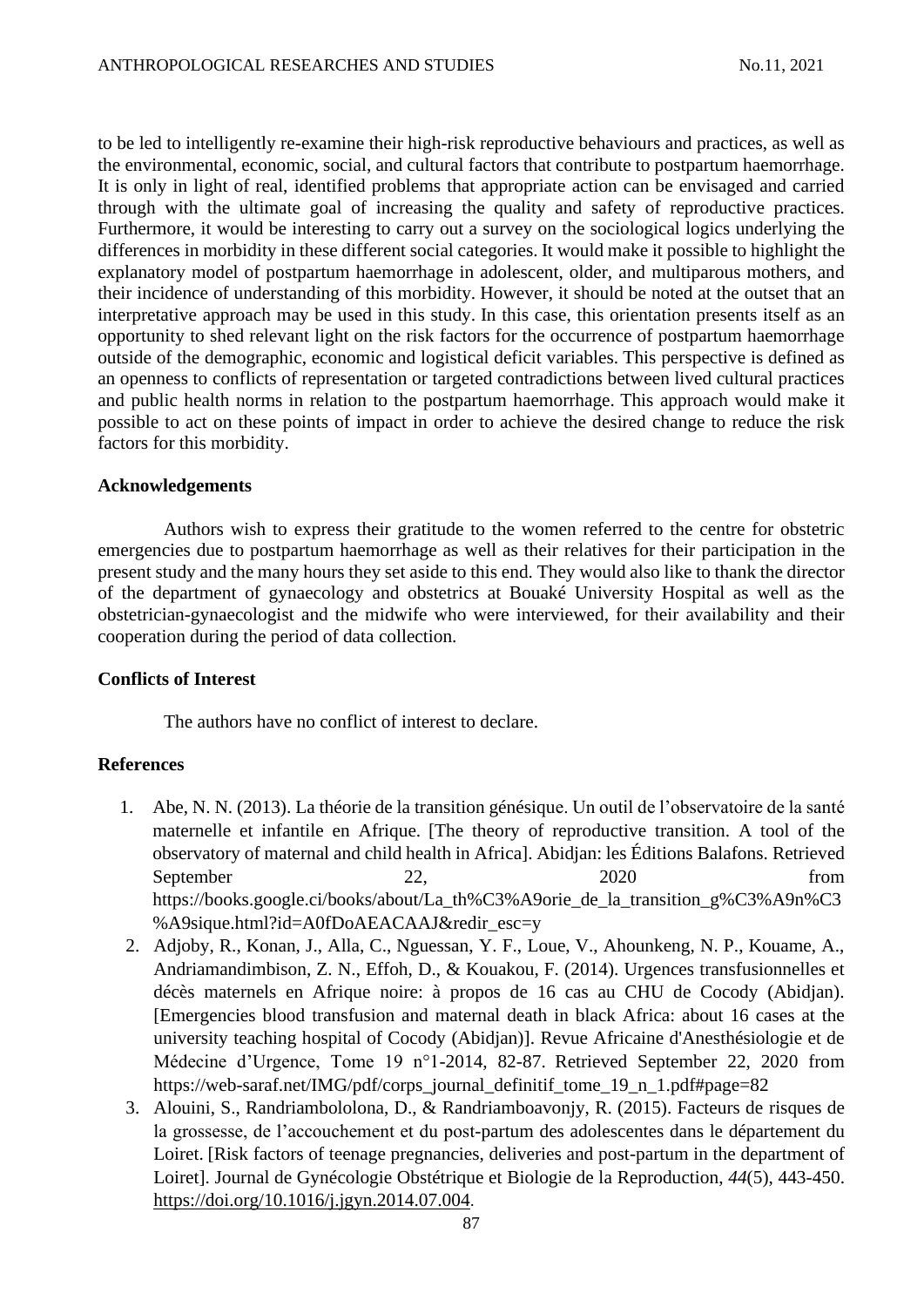- 4. Belaidi, M. A., Benchachou, R., & Bennabi, W. (2015). L'hémorragie de la délivrance. [Postpartum haemorrhage]. Doctoral dissertation. Université Abou Bekr Belkaîd, République Algérienne Démocratique et Populaire. Retrieved September 21, 2020 from <http://dspace.univ-tlemcen.dz/handle/112/8485>
- 5. Carré, P., & Fenouillet, F. (2019). Traité de psychologie de la motivation: Théories et pratiques. [Motivational Psychology Treaty: Theories and Practices]. Malakoff, France: Dunod. Retrieved September 22, 2020 from https://www.dunod.com/sciences-humaines-etsociales/traite-psychologie-motivation-theories-et-pratiques-0
- 6. Cissé, B. (2014). Evaluation du système de référence/évacuation des urgences obstétricales au CSRéf de Markala. [Evaluation of the reference/evacuation system for obstetric emergencies at the CSRéf in Markala]. Thèse de Médecine, Université des sciences, des techniques et des technologies de Bamako, Mali. Retrieved September 22, 2020 from <https://www.bibliosante.ml/handle/123456789/604>
- 7. Deneau, P., Jean-Michel, V., Salah, A. B., Benyaghla, S. A., & Kalfon, P. (2017). Nécrose corticale rénale bilatérale et thrombose de la veine cave inférieure compliquant une hémorragie de la délivrance chez une primipare âgée de 16 ans. [Bilateral renal cortical necrosis and inferior vena cava thrombosis in post-partum haemorrhage in a 16-year-old first pregnancy woman]. Anesthésie & Réanimation, *3*(1), 92-94. <https://doi.org/10.1016/j.anrea.2016.10.008>.
- 8. Deneux-Tharaux, C., Bonnet, M. P., & Tort, J. (2014). Épidémiologie de l'hémorragie du post-partum. [Epidemiology of post-partum haemorrhage]. Journal de Gynécologie Obstétrique et Biologie de la Reproduction, *43*(10), 936-950. <https://doi.org/10.1016/j.jgyn.2014.09.023>.
- 9. Descargues, G., Pitette, P., Gravier, A., Roman, H., & Lemoine, J. P. (2001). Les hémorragies non-diagnostiquées du post-partum. [Missed diagnosis of haemorrhage in the postpartum period]. Journal de Gynécologie Obstétrique et Biologie de la Reproduction, 30(6), 590-600. Retrieved September 21, 2020 from https://www.em-consulte.com/article/114227/article/leshemorragies-non-diagnostiquees-du-post-partum
- 10. Diakité, A. (2015). Décès maternels par hémorragie du post-partum immédiat au CSREF CV de 2009 à 2013. [Maternal deaths by immediate postpartum haemorrhage at CSREF CV from 2009 to 2013]. Thèse de Médecine. Université des Sciences Techniques et Technologies de Bamako, Mali. Retrieved November 10, 2020 from https://www.bibliosante.ml/handle/123456789/772
- 11. Diallo, T. D. B. (2012). Prise en charge des hémorragies du post-partum immédiat dans le service de gynécologie obstétrique du centre de santé de référence de la commune V du District de Bamako. 2010-2011. [Management of immediate postpartum haemorrhages in the obstetric gynecology service of the reference health center of commune V of the District of Bamako. 2010-2011]. Thèse de Médecine. Université de Bamako, Mali. Retrieved September 21, 2020 from<https://www.bibliosante.ml/handle/123456789/1445>
- 12. Faure, G. (2011). Vécu d'une hémorragie grave de la délivrance: impact sur le désir ultérieur de grossesse. [Experienced with severe postpartum haemorrhage: impact on the subsequent desire for pregnancy]. Gynécologie et obstétrique. Mémoire de Diplôme d'État de Sage-Femme. Université Paris Descartes. Retrieved September 21, 2020 from <https://dumas.ccsd.cnrs.fr/dumas-00620100>
- 13. Faye Dieme, M. E., Gassama O., Diouf, A. A., Thiam Coulibaly, M., Tine M. N., Ndiaye, A., Mall, I., Moreira, P. M., Diouf, A., & Moreau, J. C. (2017). Prise en charge et pronostic des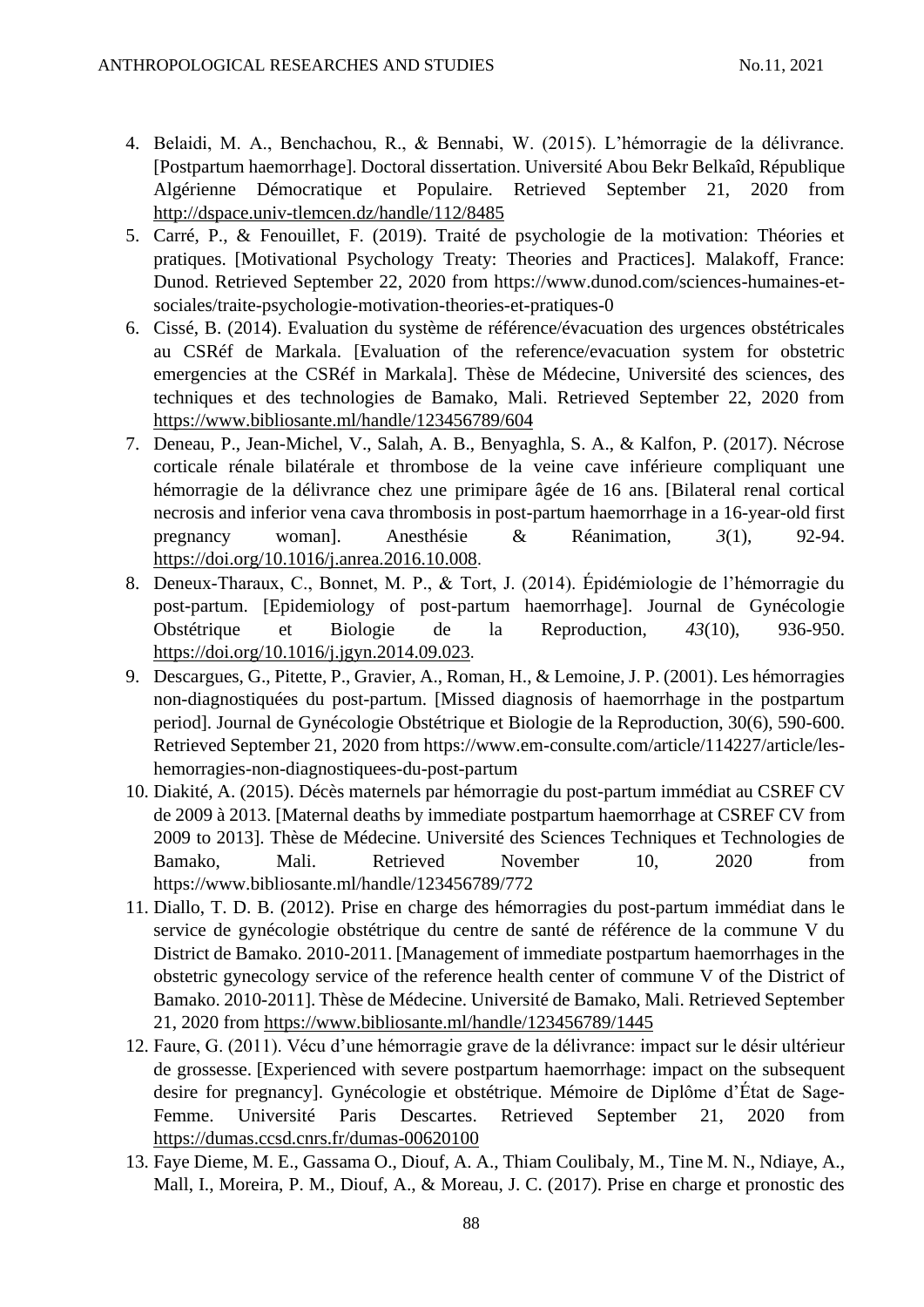hémorragies du post-partum immédiat dans un Centre de Santé de Niveau II de Dakar (Sénégal). [Management and prognosis of immediate postpartum haemorrhage at a level II Health Center in Dakar (Senegal)]. Journal de la SAGO, 18(2), 27-34. Retrieved November 10, 2020 from http://jsago.org/index.php/jsago/article/view/14/15

- 14. Fenomanana, M. S., Riel, A. M., Rakotomena, S. D., Andrianjatovo, J. J., & Andrianampanalinarivo, H. R. (2009). Les facteurs de risque de mortalité par hémorragies du post-partum à la Maternité de Befelatanana-CHU Antananarivo-Madagascar. [The risk's factors of mortality by post-partum haemorrhage at the Maternity of Befelatanana - University Hospital of Antananarivo Madagascar]. Revue d'anesthésie-réanimation et de médecine d'urgence, 1(3), 4-7. Retrieved September 21, 2020 from <http://www.rarmu.org/articles/HPP.pdf>
- 15. Fofana, N. G. (2018). Evaluation du système de référence/évacuation des urgences obstétricales au CS réf CIV du district de Bamako. [Evaluation of the reference/evacuation system for obstetrical emergencies at the CS ref CIV in the Bamako district]. Thèse de Médecine, Université des sciences, des techniques et des technologies de Bamako, Mali. Retrieved September 22, 2020 from<https://www.bibliosante.ml/handle/123456789/1953>
- 16. Keïta, M. I. (2008). Hémorragies du 3ème trimestre de la grossesse dans le service de gynécologie–obstétrique du Centre de Santé de Référence de la Commune V du District de Bamako. [Haemorrhages in the 3rd trimester of pregnancy in the gynecology-obstetrics service of the Reference Health Center of the Commune V of the District of Bamako]. Thèse de médecine, Université Bamako. Retrieved September 22, 2020 from <http://citeseerx.ist.psu.edu/viewdoc/download?doi=10.1.1.459.1341&rep=rep1&type=pdf>
- 17. Loscul, C., Chantry, A. A., Caubit, L., Deneux-Tharaux, C., Goffinet, F., & Le Ray, C. (2016). Association entre les intervalles d'augmentation de l'oxytocine pendant le travail et le risque d'hémorragie du post-partum. [Association between oxytocin augmentation intervals and the risk of postpartum haemorrhage]. La Revue Sage-Femme, *15*(5), 238-245. <https://doi.org/10.1016/j.sagf.2016.09.004>.
- 18. Mahbouli, S., Basli, M., Messaoudi, F., Messaoudi, I., Chibani, M., & Rachdi, R. (2003). La mortalité maternelle: épidémiologie, facteurs de risque et évitabilité. À propos de dix cas. [Maternal mortality: epidemiology, risk factors and evitability. About ten cases]. Gynécologie obstétrique & fertilité, *31*(12), 1018-1023. <https://doi.org/10.1016/j.gyobfe.2003.08.018>.
- 19. Mazouz, A., Sabri, R., & Hamadouch, N. (2018). Contribution à l'étude de l'hémorragie de la délivrance à la maternité de Centre Hospitalo-Universitaire Ibn Badis. [Contribution to the study of postpartum haemorrhage at the maternity of the Ibn Badis University Hospital Centre]. Master Sciences Biologiques, Université Larbi Ben Mhidi Oum El Bouaghi, République Algerienne Democratique et Populaire. Retrieved September 21, 2020 from <http://bib.univ-oeb.dz:8080/jspui/bitstream/123456789/5540/1/M%c3%a9moire.pdf>
- 20. Mbeva, J. B. K., Karemere, H., Prudence, M. N., Nyavanda, L., & Mundama, J. P. (2018). Facteurs explicatifs des décès maternels en milieu hospitalier: une étude au niveau de six zones de santé dans l'Est de la République Démocratique du Congo. [Maternal deaths factors in hospital area: a survey at six health districts in the east of the Republic Democratique of Congo]. International Journal of Innovation and Applied Studies, 23(4), 559-568. Retrieved November 10, 2020 from [http://www.ijias.issr-journals.org/abstract.php?article=IJIAS-18-](http://www.ijias.issr-journals.org/abstract.php?article=IJIAS-18-103-01) [103-01](http://www.ijias.issr-journals.org/abstract.php?article=IJIAS-18-103-01)
- 21. Morau, E., Ducloy, J. C., Le Roux, S., & Weber, P. (2018). Mortalité maternelle par hémorragie, résultats de l'ENCMM, France 2010–2012. [Maternal deaths due to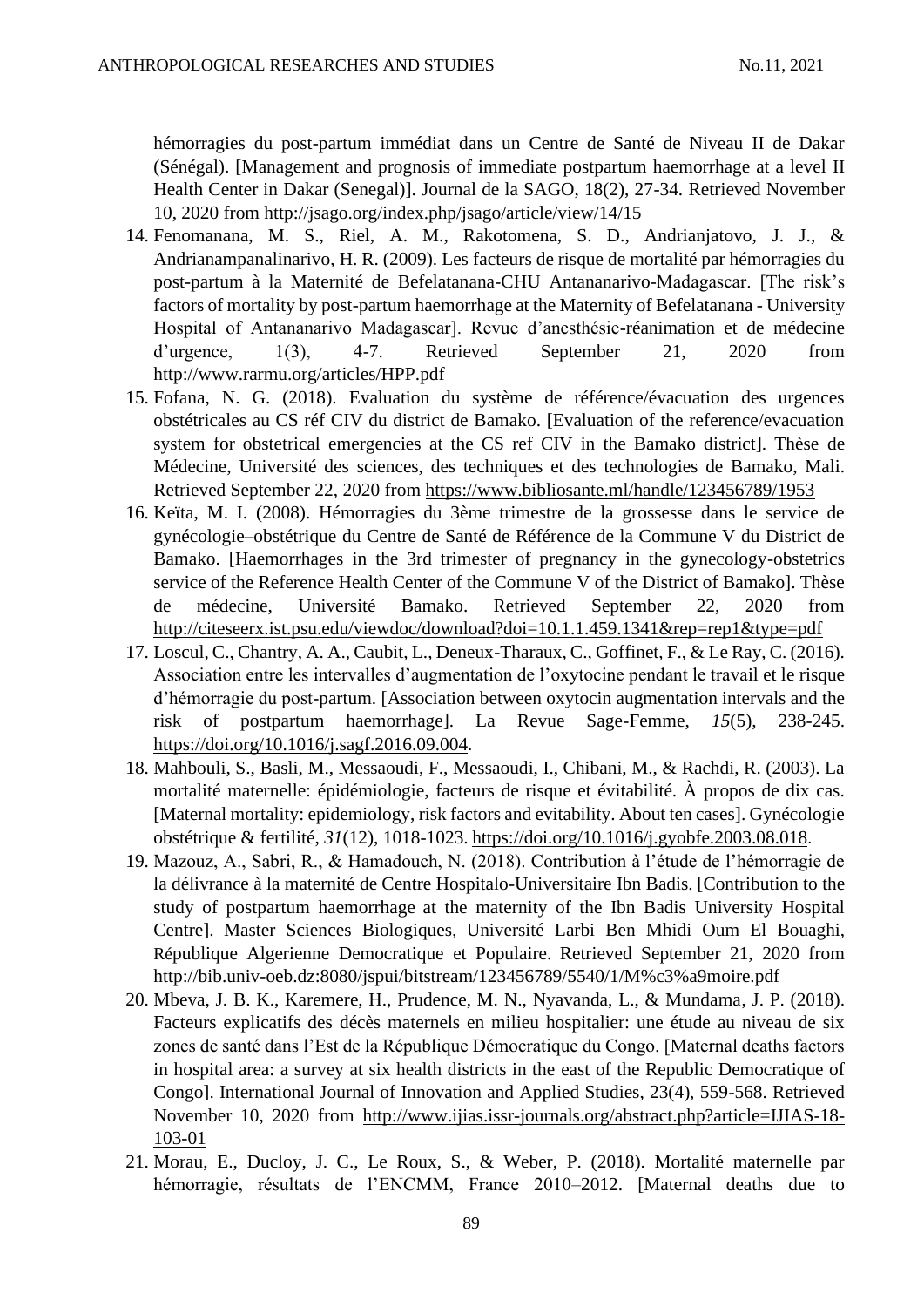haemorrhage: Results from the French confidential enquiry into maternal deaths, 2010–2012]. Anesthésie & Réanimation, *4*(1), 39-46. <https://doi.org/10.1016/j.anrea.2017.11.006>.

- 22. Mukuna, N. B., Okenge, N. L., Sepou, A., & Modia, O. (2018). Factors Associated with Perinatal Mortality Risk in the Provincial Division of Lomami in the Democratic Republic of Congo. [Facteurs associés au risque de mortalité périnatale dans la Division Provinciale de Lomami en République Démocratique du Congo]. International Journal of Innovation and Applied Studies, *23*(4), 434-440. Retrieved November 10, 2020 from [http://www.ijias.issr](http://www.ijias.issr-journals.org/abstract.php?article=IJIAS-18-160-04)[journals.org/abstract.php?article=IJIAS-18-160-04](http://www.ijias.issr-journals.org/abstract.php?article=IJIAS-18-160-04)
- 23. Nikiema, P. D. (2011). Hémorragies de la période de la délivrance dans le service de gynécologie et d'obstétrique du Centre Hospitalier Universitaire Yalgado Ouedraogo: Aspects épidémio-cliniques et pronostic maternel. À propos de 251 cas. [Postpartum haemorrhage period in the service of gynecology and obstetrics of the University Hospital Center Yalgado Ouedraogo: Epidemiological-clinical aspects and maternal prognosis. About 251 cases]. Doctoral dissertation, Section Médecine Université de Ouagadougou. Retrieved September 22, 2020 from <http://www.beep.ird.fr/collect/uouaga/index/assoc/M12671.dir/M12671.pdf>
- 24. Paillé, P., & Mucchielli A. (2012). L'analyse qualitative en sciences humaines et sociales. [Qualitative analysis in the humanities and social sciences]. 3e éd. Paris: Armand Colin. Retrieved September 22, 2020 from https://www.cairn.info/l-analyse-qualitative-en-scienceshumaines--9782200249045.htm
- 25. Randriambelomanana, J. A., Botolahy, Z. A., Rakotoarivony, S. T., Herinirina, S. A. E., Rasataharifetra, H., & Ratsivalaka, R. (2011). Les hystérectomies obstétricales réalisées au service de Maternité du CHU de Toamasina Madagascar. [The performed obstetrical hysterectomies at the maternity unit of the university hospital of Toamasina Madagascar]. Revue d'Anesthésie-Réanimation et de Médecine d'Urgence, *3*(1), 8-11. Retrieved November 10, 2020 from http://rarmu.org/publications/3(1)/full\_text/3(1)  $8-11$ .pdf
- 26. Roman, H., Robillard, P. Y., Verspyck, E., Hulsey, T. C., Sentilhes, L., Marpeau, L., & Barau, G. (2004). La grande multiparité: excès de risque obstétrical ou neonatal? [The grand multiparity: excess obstetrical or neonatal risk?]. Journal de Gynécologie Obstétrique et Biologie de la Reproduction, 33(4), 347. Retrieved November 10, 2020 from https://www.emconsulte.com/article/115018/la-grande-multiparite-exces-de-risque-obstetrical-
- 27. Sepou, A., Serdouma, E., Komas, N. P., Gody, C., Abeye, J., Koffi, B., Bangamingo, G., & Gresenguet, G. (2011). Stratégies de reduction de la mortalité maternelle en République Centrafricaine. Note d'information stratégique. [Strategies to reduce maternal mortality in the Central African Republic. Strategic Information Note]. Retrieved September 22, 2020 from <https://www.who.int/evidence/sure/CARPBMM2011.pdf>
- 28. Subtil, D., Sommé, A., Ardiet, E., & Depret-Mosser, S. (2004). Hémorragies du post-partum: fréquence, conséquences en termes de santé et facteurs de risque avant l'accouchement. [Postpartum haemorrhage: frequency, consequences in terms of health status, and risk factors before delivery]. Journal de Gynécologie Obstétrique et Biologie de la Reproduction, *33*(8), 9-16. [https://doi.org/10.1016/S0368-2315\(04\)96644-6](https://doi.org/10.1016/S0368-2315(04)96644-6).
- 29. Tessier, V., Leroux, S., & Guseva-Canu, I. (2017). Mortalité maternelle chez les femmes en situation de précarité. Résultats de l'ENCMM, France 2010–2012. [Maternal deaths related to social vulnerabilities. Results from the French confidential enquiry into maternal deaths, 2010–2012]. Gynécologie Obstétrique Fertilité & Sénologie, *45*(12), S84-S88. <https://doi.org/10.1016/j.gofs.2017.10.022>.